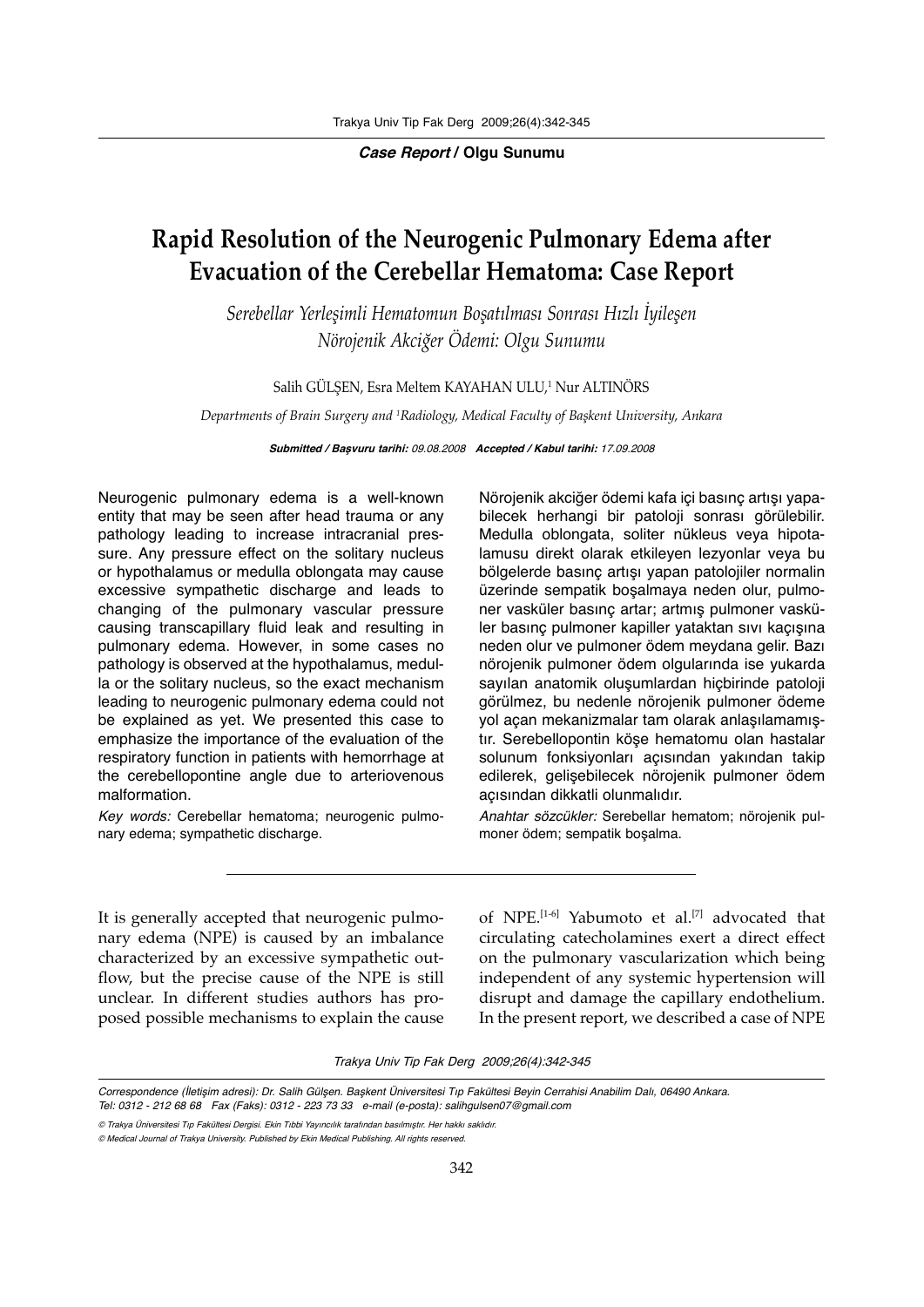Rapid Resolution of the Neurogenic Pulmonary Edema after Evacuation of the Cerebellar Hematoma: Case Report

caused by right cerebellopontine angle hemorrhage due to arteriovenous malformation.

## **CASE REPORT**

An 18-year-old young woman complaining of headache, nausea and dyspnea was admitted to the emergency room. On admission, her Glasgow coma scale score of 15. She was not able to walk due to right sided ataxia. She had dysmetria, dysdiadochokinesia, intentional tremor on the right side and nystagmus. She had tachycardia (138 bpm), with systolic-diastolic hypertension (160/110 mmHg) and respiratory failure and dyspnea, breathing about 28 times per minute. Her friends escorting her stated that she was fully cooperated, but she had headache and nausea, and then she developed respiratory failure after 20 minutes of her headache. Her arterial blood gas values were:  $PH = 7.24$ ;  $PO_2 = 58$  mmHg;  $PCO_2 = 52$  mmHg;  $HCO_3 =$ 32 mEq/L. The patient was immediately intubated due to serious dyspnea and respiratory acidosis. A lung radiograph showed diffuse pulmonary edema, (Fig. 1) and a cranial CT and CT angiography demonstrated right cerebellar hemorrhage just beside the mesencephalon (Fig. 2). She had undergone surgery to drain a cerebellar hemorrhage. According to her relatives' information, she had undergone gamma knife surgery for AVM located at the brain stem two years ago and glue embolization for AVM



*Fig. 1. Chest radiograph showing diffuse lung edema.*

located at the right maxillomandibular region one and a half year ago. The patient was operated immediately. In the operation, the region of the suboccipital craniectomy was enlarged to the margin of the sigmoid sinus. Cerebellum was minimally retracted and hemorrhage was seen and evacuated, but we did not see any vascular malformation around the hemorrhagic area. After the operation the patient was transferred to the intensive care unit. Her lung radiography revealed improvement of pulmonary edema (Fig. 3), and respiratory acidosis, tachycardia and blood pressure returned within physiologic

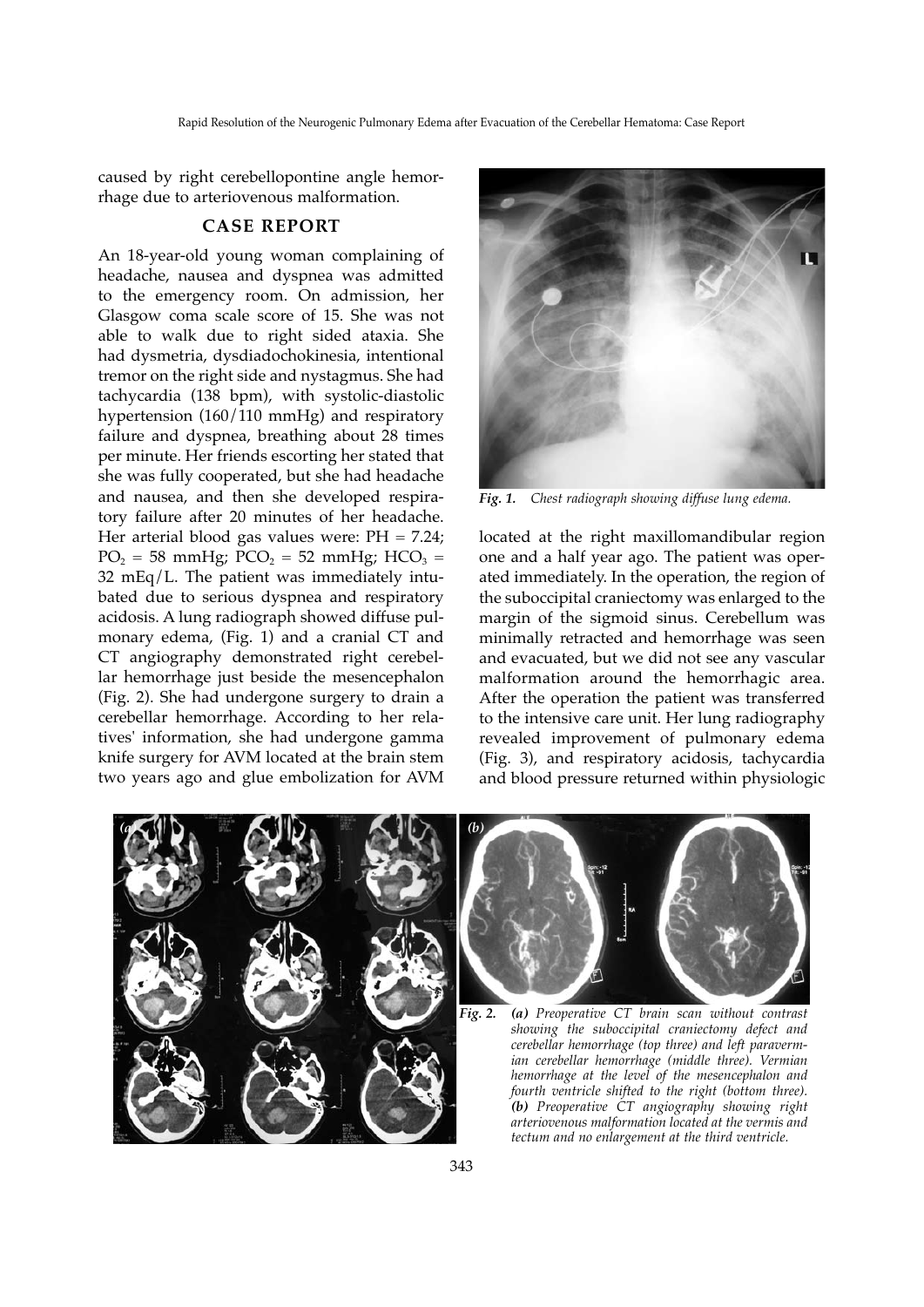

*Fig. 3. Chest radiograph showing no pathology at the postoperative period.*

limits 12 hours after the operation. Twenty four hours after the operation, the patient became mobilized but was unable to walk independently. She had right-sided ataxia. She recovered and started to walk independently, but had mild ataxia. Ten days after the operation, conventional angiography showed multiple small feeders of the arteriovenous malformation around the brain stem region. It was found inappropriate for glue embolization and for surgical intervention (Fig. 4). When we compared this recent angiography with the other one performed, after the Gamma Knife surgery and glue embolization,

about one year before, it showed no change in the pattern of the arteriovenous malformation.

## **DISCUSSION**

A head trauma or the pathology related to the intracranial region may result in NPE, but the case of NPE with posterior fossa hemorrhage is not as common as NPE due to cerebral hemorrhage or another cerebral pathology such as trauma, tumor.[5,8] Brain stem lesions, in different regions including ventrolateral medulla oblongata, the solitary nucleus in the dorsal medulla, dorsal motor nucleus of the vagus, A1 region and medial reticular nuclei in the medulla, sublobule IX-b which is located at the cerebellar uvula may cause NPE and sympathetic discharge.<sup>[3,4,9]</sup> These structures are integrated functionally and anatomically for the regulation of the sympathetic discharge. For instance, destruction of the ventrolateral medulla oblongata including the solitary nucleus may cause a cathecholamine surge and sympathetic vasoconstriction. Any lesion or stimulus such as chemical or electrical to the sub-lobule IX-b of the uvula could result in several changes in cardiovascular and respiratory function.[3,9] It is shown that cerebellar uvula has interconnections with the pons, medulla, so the lesion affecting the cerebellar uvula could lead to increased sympathetic activity manifested by tachycardia, hypertension, respiratory irregularities and the damage of the pulmonary capillary vessels. However, some lesions could



*Fig. 4. (a) Lateral angiography performed one year before. (b) Postoperative lateral angiography. Arteriovenous malformation was still present at the postoperative angiography.*